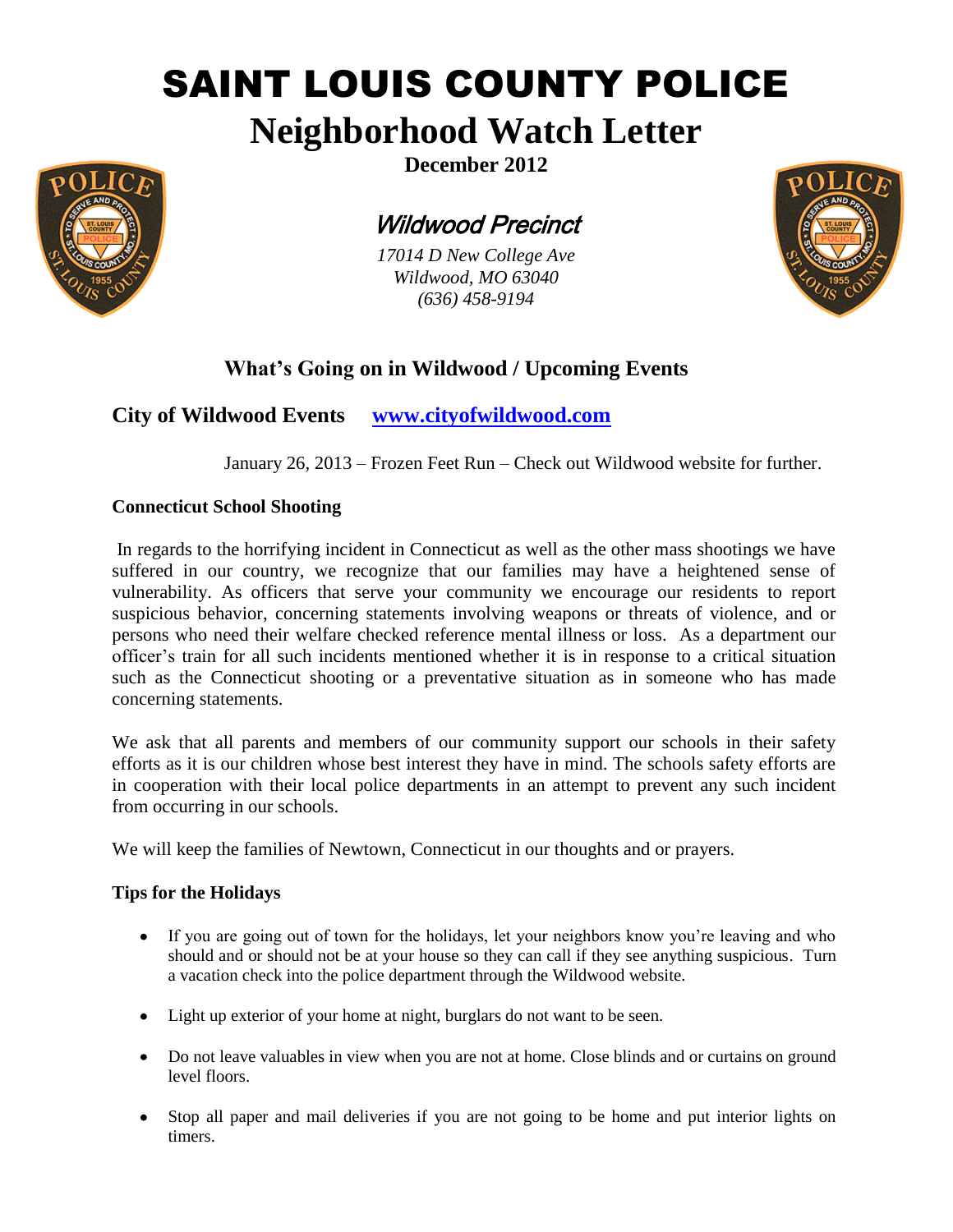- Activate alarm on home if you have one.
- When shopping, keep purses on your body, not in shopping carts or unattended vehicles. Put purchases in trunk and out of sight if you plan to do additional shopping.

#### **Scams**

I was recently notified by a resident of Wildwood that they had received a call from what they initially believed was Publishers Clearing House. The caller required personal information and a financial transaction for them to be able to take them up on the offer. The resident declined the offer and checked into scams identifying themselves as Publishers Clearing house to find the following. [http://townandcountry-manchester.patch.com/articles/police-warn-of-publisher-s](https://owa.stlouisco.com/owa/redir.aspx?C=Jg3FVoGDtEu_3B8OSsTkwGolMM_HrM9IOrucTOL23z9Mr0cUJ9BJrhxg28FUZoLoENYcG03hYXI.&URL=http%3a%2f%2ftownandcountry-manchester.patch.com%2farticles%2fpolice-warn-of-publisher-s-clearing-house-scam)[clearing-house-scam](https://owa.stlouisco.com/owa/redir.aspx?C=Jg3FVoGDtEu_3B8OSsTkwGolMM_HrM9IOrucTOL23z9Mr0cUJ9BJrhxg28FUZoLoENYcG03hYXI.&URL=http%3a%2f%2ftownandcountry-manchester.patch.com%2farticles%2fpolice-warn-of-publisher-s-clearing-house-scam)

Do not give out personal information to anyone on the phone. If it sounds too good to be true, it probably is. Any reputable company or organization will not mind if you check them out prior to taking them up on their offer.

The City of Wildwood does not allow solicitation without permit. If someone comes to your door offering firewood, driveway sealing or any other service without a permit in hand from the City of Wildwood, decline their service and call the police with any vehicle and or personal description you may have. Fake solicitation is often used by burglars to determine if the resident(s) are home.

### Protecting Your Child from On-Line Predators

Just about every household has a computer these days and it is practically required if you have children in school. Computers are being utilized as educational tools, an effective way of communicating, used for work, play, planning and sharing. The amount of time we spend on them is increasing as the number of items they can be used for increases. They seem to have become an extension of who we are and how we communicate.

Computers are no longer just desk tops and laptops though. Computers are cell phones, Wii, X box and Play Station. They are no longer just for adults, but have been increasingly geared toward our children. They are a highway of connectivity to not only our children's friends but to anyone and everyone in the world that has a computer with internet access. The question is then, do we want our children to be that accessible. Who are they communicating with and how can we protect them from all the things and people we want to protect them from. We have to educate ourselves on the technology, set boundaries, and utilize protective software and parental controls. We have to be present in both a physical and technological way to protect our children today.

As part of our mission to serve and protect all of our citizens we will offer some suggestions for safeguarding your children.

- Talk to your child teach him or her about the dangers. Ensure they know to never go to private chat rooms with people you don't know. They are never to meet face to face with anyone they meet online as they never know who they are really meeting. They are never to give out their name, address, telephone number or other information that could lead someone to where they live or go to school. Tell them to never open or respond to e-mail or pictures from anyone they don't know.
- Set Clear limits for on-line time and monitor use.
- Encourage your child to talk to you about what he/she is doing on-line and share the experience.